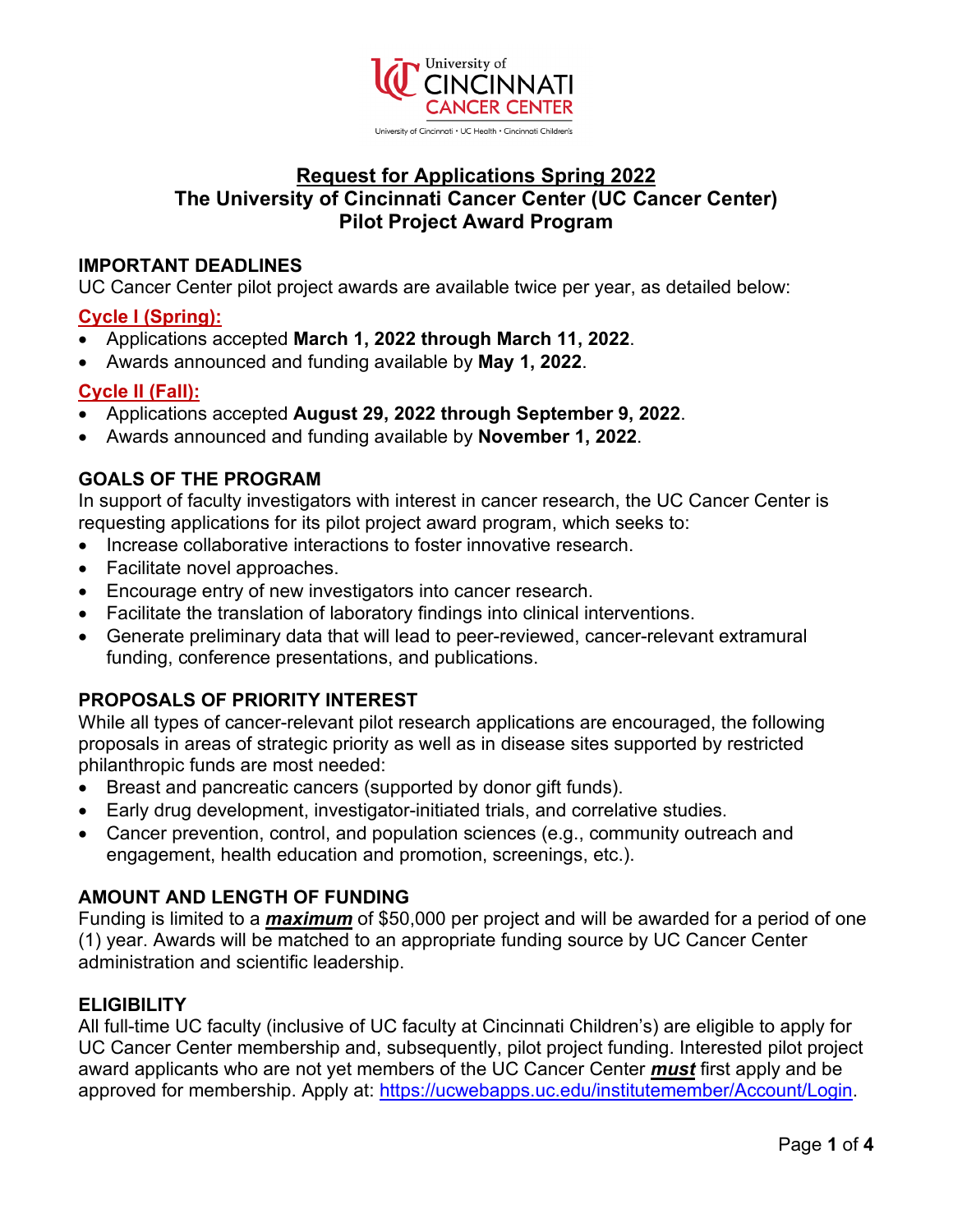

In addition, *eligible applicants are limited to one (1) submission per grant cycle as principal investigator (PI)*. Clinical and post-doctoral research fellows, instructors, and research associates are eligible as co-investigators on applications in which their faculty advisor/mentor serves as official PI. This condition is not applicable to medical residents.

#### **APPLICATIONS**

Please submit an application using the criteria below. Applications will undergo rigorous peer review by the UC Cancer Center Grant Review Committee and approval by UC Cancer Center leadership. Reviews will be scored in accordance with the guidelines established by the National Institutes of Health (NIH).

The following items should be submitted together as a single electronic document (i.e., PDF) via email to [UCCCgrants@uc.edu](mailto:UCCCgrants@uc.edu) for an application to be considered complete and eligible for review:

- **UC Cancer Center Cover Sheet:** Please see the attached template, which requires PI and co-investigator name(s), credential(s), department(s), division(s) (if applicable), membership status, active mentorship committee with committee members listed (if applicable), and dated signature(s).
- **Abstract:** Explain why this work is important (not to exceed 250 words in 11-point Arial font).
- **Project Narrative:** The narrative is limited to a maximum of four (4) typewritten pages (excluding references) in no less than 11-point Arial font. All text, tables, and figures must be included in the body of the application, and *no appendices* will be accepted other than appropriate letters of support. Included in the narrative should be background, hypothesis and specific aims, preliminary data (not mandatory), experimental design, and a timeline of the study plan, including submission to the institutional review board and other appropriate review committees. In addition, please describe plans to use data generated from the pilot project award for future National Cancer Institute (NCI), cancer-relevant NIH, or NCIapproved, peer-reviewed submission(s). NCI-approved organizations with peer-review funding systems: [https://cancercenters.cancer.gov/PoliciesResources/PoliciesResources#.](https://cancercenters.cancer.gov/PoliciesResources/PoliciesResources)
- **References:** NIH guidance on suggested formatting of citations can be found here: [https://grants.nih.gov/grants/how-to-apply-application-guide/format-and-write/format](https://grants.nih.gov/grants/how-to-apply-application-guide/format-and-write/format-attachments.htm)[attachments.htm.](https://grants.nih.gov/grants/how-to-apply-application-guide/format-and-write/format-attachments.htm)
- **Budget:** An itemized and detailed budget and budget justification must be submitted with each application and should include only items directly related to the research project.
	- o PI's salary, cellular devices, capital equipment, indirect costs, or administrative services should not be included. Exceptions may be made if a proven need exists.
	- o Any purchase of electronics (i.e., computers, laptops, tablets, etc.) belong to the University and must be relinquished to UC Cancer Center administration at the closing of the grant or expiration of funding.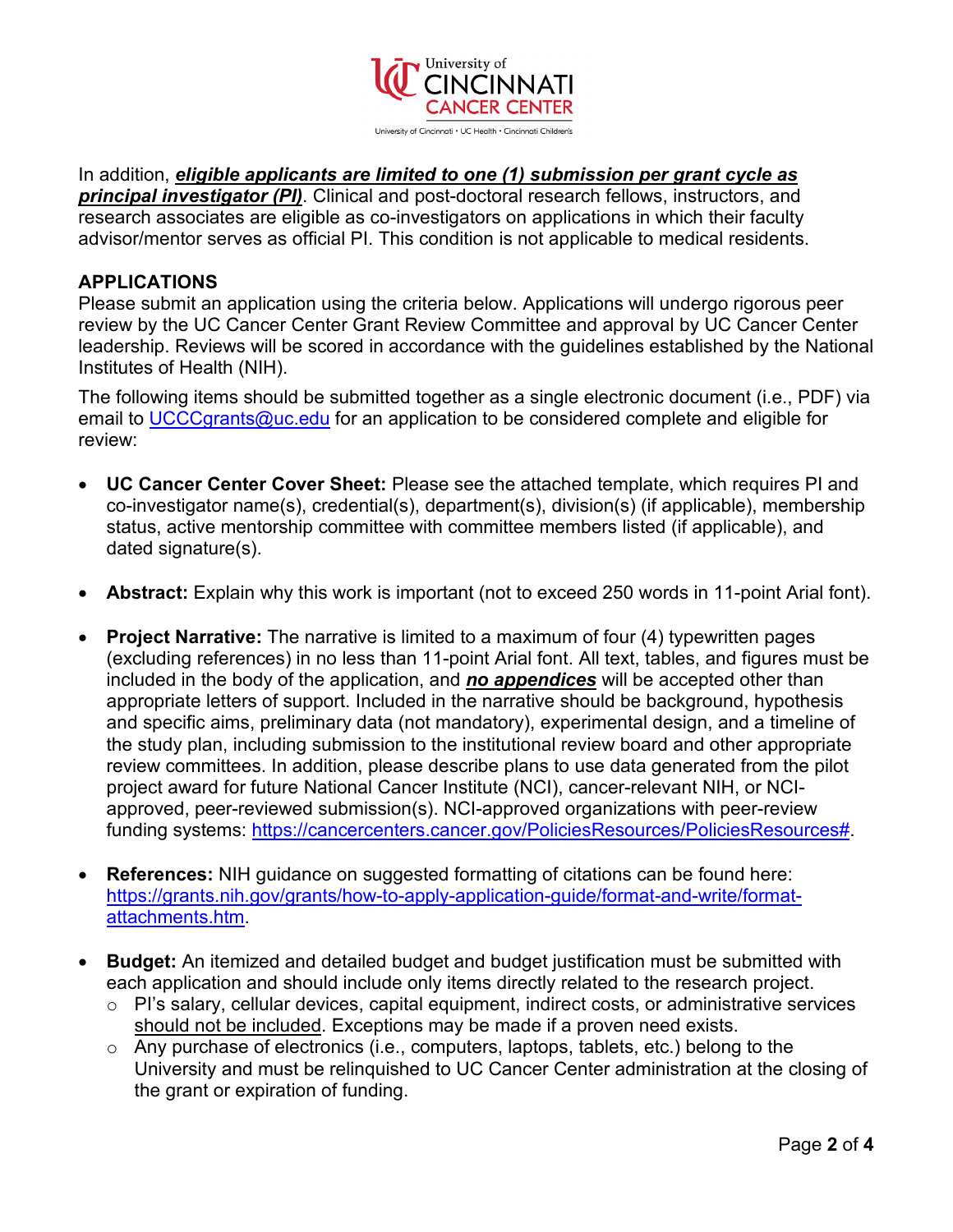

- o Salaries and benefits of post-doctoral fellows or research staff relative to the effort on the project may be included.
- o *Projects are limited to a maximum of \$50,000 for one (1) year*. The budget should be submitted in PHS 398 format: [http://grants.nih.gov/grants/funding/phs398/fp4.pdf.](http://grants.nih.gov/grants/funding/phs398/fp4.pdf)
- **Budget Justification:** The budget justification is a separate document from the budget and must itemize and explain all items directly related to the research project.
- **Biographical Sketches:** Current curriculum vitaes of the PI and co-investigators should be provided in PHS 398 format: [https://grants.nih.gov/grants/forms/biosketch.htm.](https://grants.nih.gov/grants/forms/biosketch.htm)
- **Other Support:** All investigators' active and pending sources of research support should be reported in PHS 398 format: [https://grants.nih.gov/grants/forms/othersupport.htm.](https://grants.nih.gov/grants/forms/othersupport.htm)
- **Letters of Support:** A letter of support is required from a mentor or faculty advisor if the PI is an Early Stage Investigator (ESI). An ESI is a new investigator who has completed their terminal research degree or medical residency (or the equivalent and whichever date is later) within the past ten (10) years and has not yet been awarded a substantial, competing NIH research grant. Letters of support from all project collaborators should also be provided.

Please note that for investigators moving into new, innovative areas of work, the absence of preliminary data will not preclude funding. The role of the proposed project in leading toward successful extramural funding should be addressed. In addition, selected PIs may have the opportunity to present their study findings to UC Cancer Center scientific leadership.

# **EVALUATION OF PROPOSALS**

Proposals will be evaluated in relation to their projected effectiveness in using pilot funding to address the following areas:

- Research priorities, as determined by UC Cancer Center leadership.
- Innovation and movement towards new scientific directions that align with the strategic initiatives of the UC Cancer Center.
- Assessing scientific merit of proposed research.
- Programmatic priorities.
- Scientific opportunities of the UC Cancer Center.
- Growth in the Center's planning and evaluation activities.
- Potential to obtain future NCI, cancer-relevant NIH, or NCI-approved, peer-reviewed submission(s).

# **REVIEW PROCESS**

Each submission will be reviewed by the UC Cancer Center Grant Review Committee based on scientific impact and scored using current NIH peer-review guidelines. Submissions will be assigned a primary and two (2) secondary reviewers. Proposals will be scored following discussion. The Committee will be chaired by the UC Cancer Center Director(s). Standing